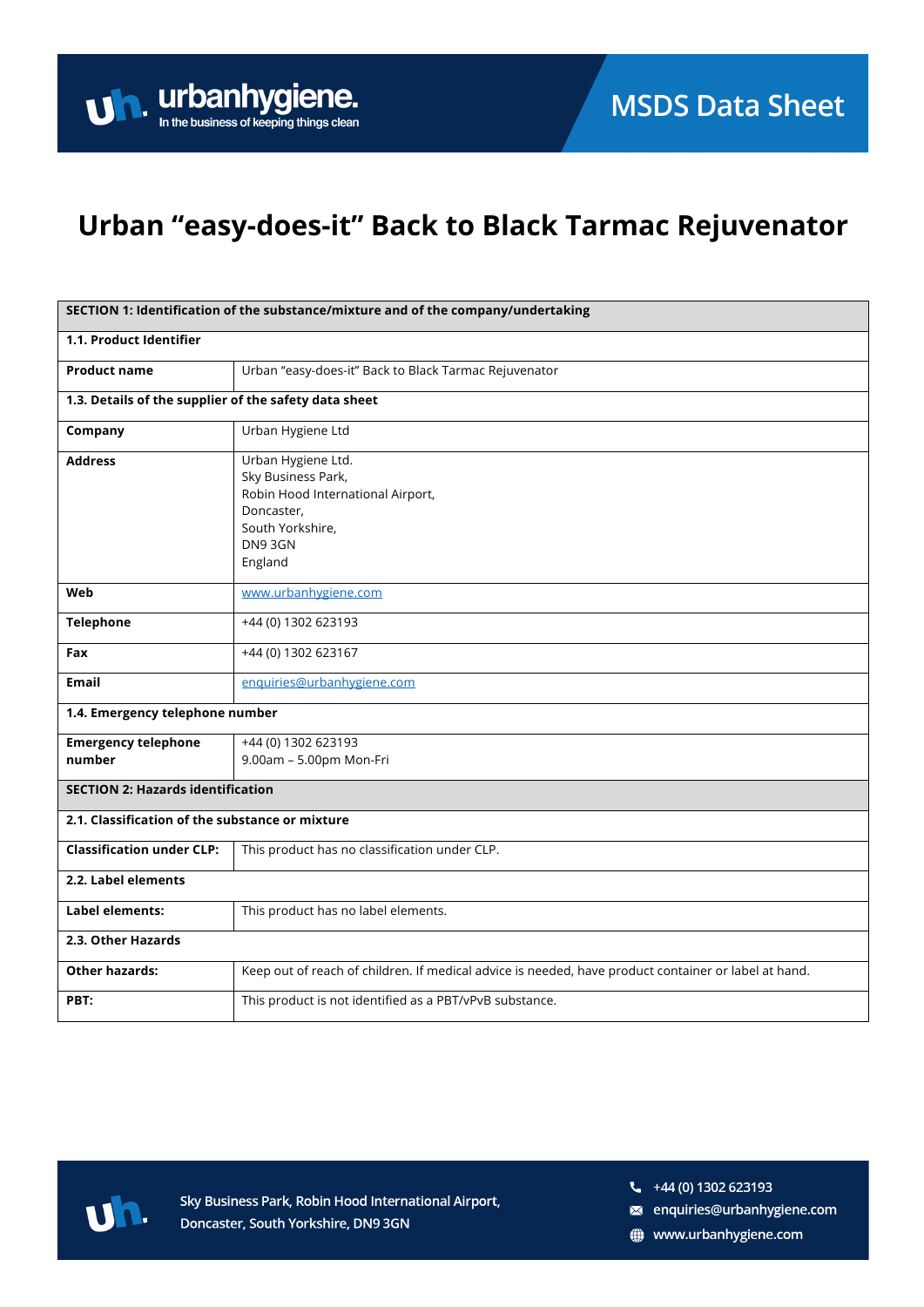

| <b>SECTION 3: Composition/information on ingredients</b> |                                                                                                                                                                                                                                                    |  |
|----------------------------------------------------------|----------------------------------------------------------------------------------------------------------------------------------------------------------------------------------------------------------------------------------------------------|--|
| 3.1. Substances                                          |                                                                                                                                                                                                                                                    |  |
| <b>Chemical identity:</b>                                | Urban "easy-does-it" Back to Black Tarmac Rejuvenator                                                                                                                                                                                              |  |
| <b>Contains:</b>                                         | Mixture                                                                                                                                                                                                                                            |  |
| <b>SECTION 4: First aid measures</b>                     |                                                                                                                                                                                                                                                    |  |
| 4.1. Description of first aid measures                   |                                                                                                                                                                                                                                                    |  |
| <b>Skin contact:</b>                                     | Wash immediately with plenty of soap and water. Remove all contaminated clothes and footwear<br>immediately unless stuck to skin.                                                                                                                  |  |
| Eye contact:                                             | Bathe the eye with running water for 15 minutes.                                                                                                                                                                                                   |  |
| Ingestion:                                               | Do not induce vomiting. Consult a doctor.                                                                                                                                                                                                          |  |
| Inhalation:                                              | Remove casualty from exposure ensuring one's own safety whilst doing so. Move to fresh air in case of<br>accidental inhalation of vapours. If unconscious, check for breathing and apply artificial respiration if<br>necessary. Consult a doctor. |  |
|                                                          | 4.2. Most important symptoms and effects, both acute and delayed                                                                                                                                                                                   |  |
| <b>Skin contact:</b>                                     | No data available.                                                                                                                                                                                                                                 |  |
| Eye contact:                                             | No data available.                                                                                                                                                                                                                                 |  |
| Ingestion:                                               | No data available.                                                                                                                                                                                                                                 |  |
| Inhalation:                                              | No data available.                                                                                                                                                                                                                                 |  |
| Delayed / immediate<br>effects:                          | No data available.                                                                                                                                                                                                                                 |  |
|                                                          | 4.3. Indication of any immediate medical attention and special treatment needed                                                                                                                                                                    |  |
| Immediate / special<br>treatment:                        | Show this safety data sheet to the doctor in attendance.                                                                                                                                                                                           |  |
| <b>SECTION 5: Fire-fighting measures</b>                 |                                                                                                                                                                                                                                                    |  |
| 5.1. Extinguishing media                                 |                                                                                                                                                                                                                                                    |  |
| <b>Extinguishing media:</b>                              | Water. Water spray.                                                                                                                                                                                                                                |  |
|                                                          | 5.2. Special hazards arising from the substance or mixture                                                                                                                                                                                         |  |
| <b>Exposure hazards:</b>                                 | In a fire or if heated, a pressure increase will occur, and the container may burst.                                                                                                                                                               |  |
| 5.3. Advice for fire-fighters                            |                                                                                                                                                                                                                                                    |  |
| <b>Advice for fire-fighters:</b>                         | Promptly isolate the scene by removing all persons from the vicinity of the incident if there is a fire. No<br>action shall be taken involving any personal risk or without suitable training.                                                     |  |



 $\frac{1}{2}$  +44 (0) 1302 623193

a enquiries@urbanhygiene.com

www.urbanhygiene.com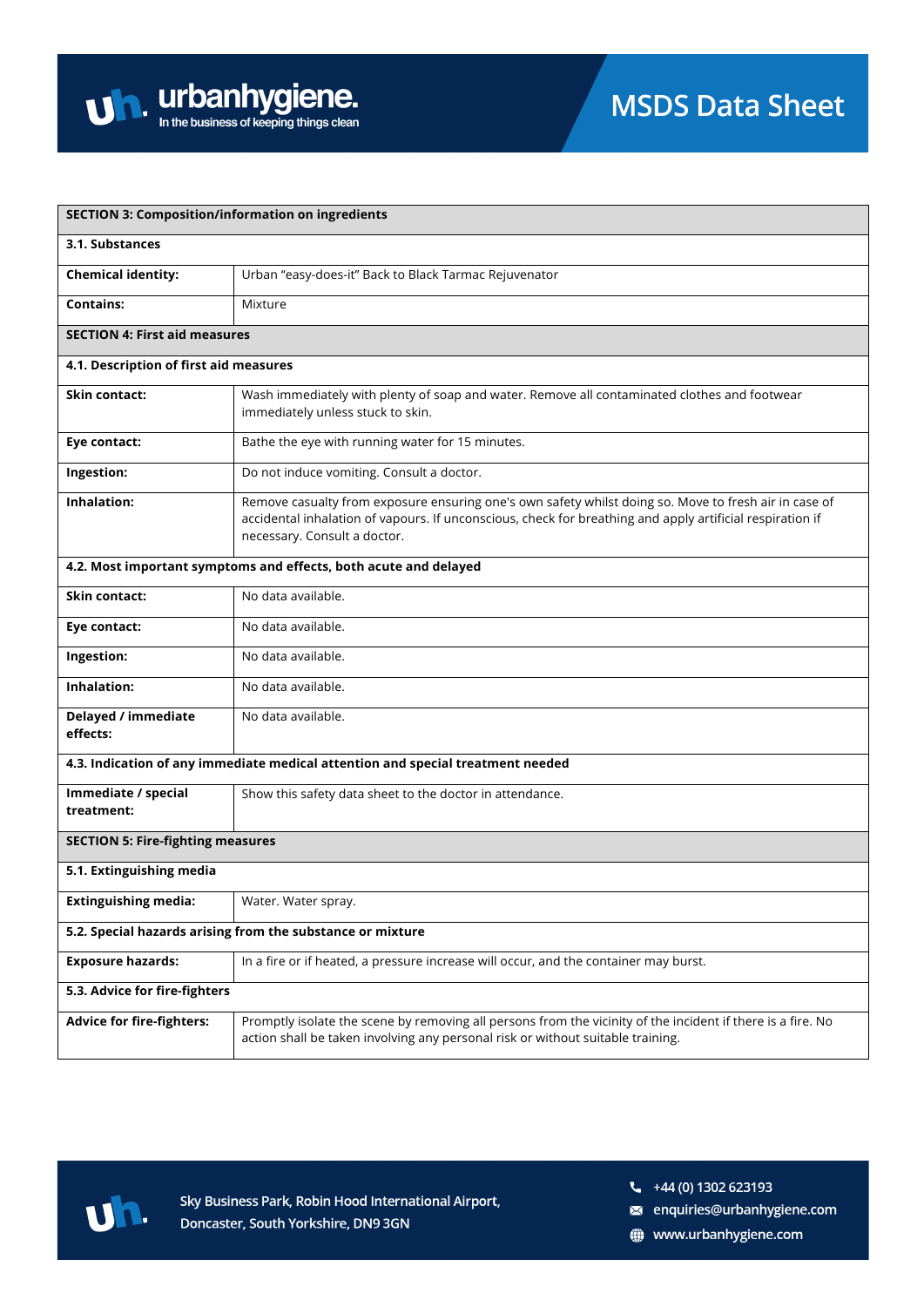

# **SECTION 6: Accidental release measures**

#### **6.1. Personal precautions, protective equipment and emergency procedures**

Do not attempt to take action without suitable protective clothing - see section 8 of SDS.

#### **6.2. Environmental precautions**

Avoid dispersal of spilt material and runoff and contact with soil, waterways, drains and sewers. Inform the relevant authorities if the product has caused environmental pollution (sewers, waterways, soil or air).

## **6.3. Methods and material for containment and cleaning up**

Stop leak if without risk. Move containers from spill area. Dilute with water and mop up if water-soluble. Alternatively, or if waterinsoluble, absorb with an inert dry material and place in an appropriate waste disposal container.

#### **6.4. Reference to other sections**

Refer to section 8 of SDS. Refer to section 13 of SDS.

## **SECTION 7: Handling and storage**

#### **7.1. Precautions for safe handling**

Put on appropriate personal protective equipment (see Section 8). Eating, drinking and smoking should be prohibited in areas where this material is handled, stored and processed. Workers should wash hands and face before eating, drinking and smoking.

#### **7.2. Conditions for safe storage, including any incompatibilities**

| <b>Storage conditions:</b> | Storage temperature: 5 to 25°C (41 to 77°F). Store in accordance with local regulations. Store in original<br>container protected from direct sunlight in a dry, cool and well-ventilated area, away from incompatible<br>materials (see Section 10) Keep container tightly closed and sealed until ready for use.<br>Containers that have been opened must be carefully resealed and kept upright to prevent leakage. Do not |
|----------------------------|-------------------------------------------------------------------------------------------------------------------------------------------------------------------------------------------------------------------------------------------------------------------------------------------------------------------------------------------------------------------------------------------------------------------------------|
|                            | store in unlabelled containers.                                                                                                                                                                                                                                                                                                                                                                                               |
| Suitable packaging:        | Must only be kept in original packaging.                                                                                                                                                                                                                                                                                                                                                                                      |

# **7.3. Specific end use(s)**

No special requirement.

## **SECTION 8: Exposure controls/personal protection**

| 8.1. Control parameters        |                                                                                                                                                                                                                                               |
|--------------------------------|-----------------------------------------------------------------------------------------------------------------------------------------------------------------------------------------------------------------------------------------------|
|                                |                                                                                                                                                                                                                                               |
| Workplace exposure             | No data available.                                                                                                                                                                                                                            |
| limits:                        |                                                                                                                                                                                                                                               |
|                                |                                                                                                                                                                                                                                               |
| <b>DNEL/PNEC Values</b>        |                                                                                                                                                                                                                                               |
| <b>DNEL / PNEC</b>             | No data available.                                                                                                                                                                                                                            |
| 8.2. Exposure controls         |                                                                                                                                                                                                                                               |
| <b>Engineering measures:</b>   | Ensure there is sufficient ventilation of the area.                                                                                                                                                                                           |
| <b>Respiratory protection:</b> | In case of insufficient ventilation, wear suitable respiratory equipment Respirator selection must be based<br>on known or anticipated exposure levels, the hazards of the product and the safe working limits of the<br>selected respirator. |



Sky Business Park, Robin Hood International Airport, Doncaster, South Yorkshire, DN9 3GN

- $\frac{1}{2}$  +44 (0) 1302 623193
- s enquiries@urbanhygiene.com
- www.urbanhygiene.com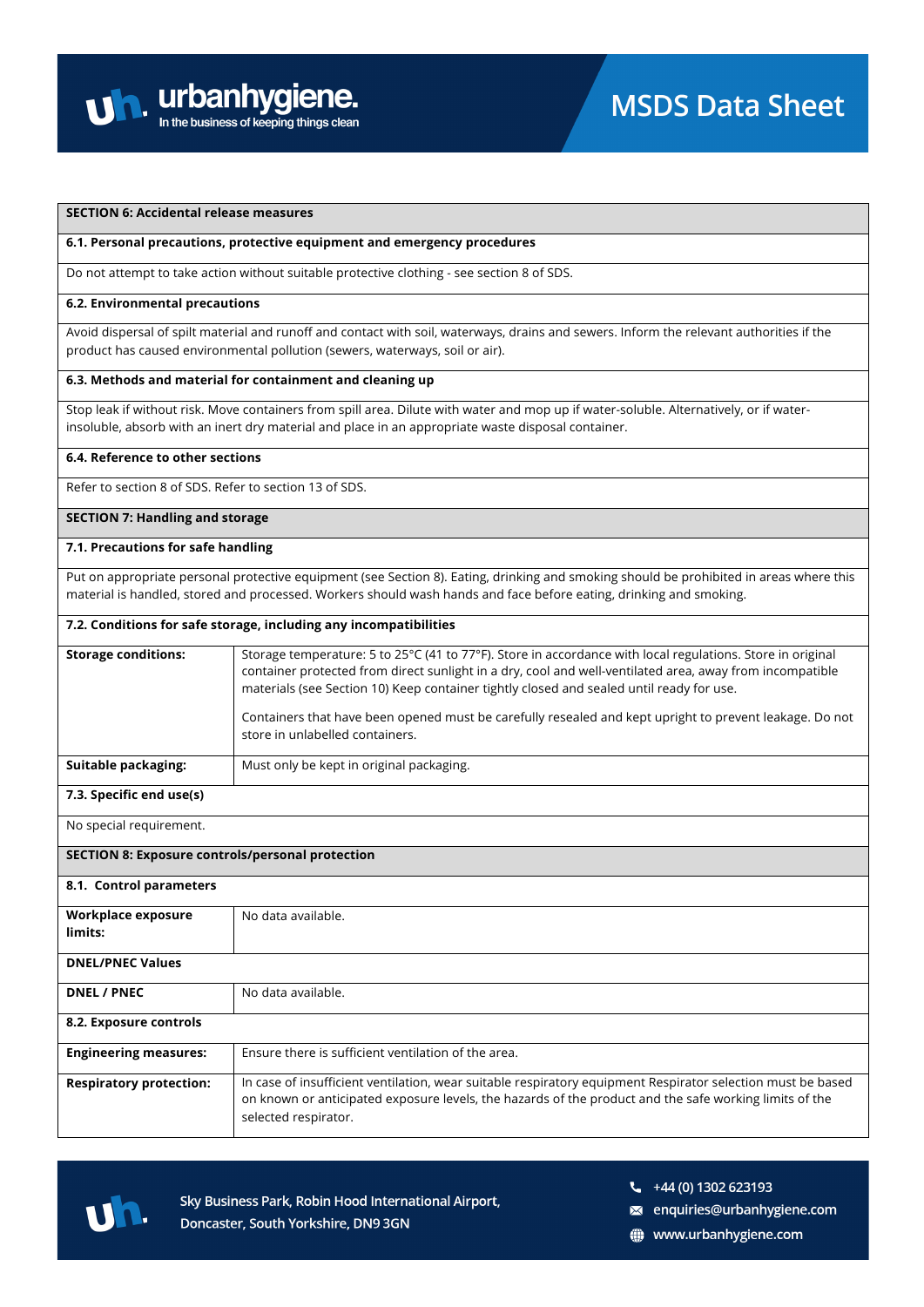| <b>Hand protection:</b>                                                          | Protective gloves. PVC gloves. Nitrile gloves. Viton gloves. Butyl gloves. |  |
|----------------------------------------------------------------------------------|----------------------------------------------------------------------------|--|
| <b>Eye protection:</b>                                                           | Safety glasses with side-shields.                                          |  |
| <b>Skin protection:</b>                                                          | Protective clothing.                                                       |  |
| <b>SECTION 9: Physical and chemical properties</b>                               |                                                                            |  |
|                                                                                  | 9.1. Information on basic physical and chemical properties                 |  |
| State:                                                                           | Liquid                                                                     |  |
| Colour                                                                           | Various                                                                    |  |
| Odour                                                                            | Paint                                                                      |  |
| <b>Evaporation rate:</b>                                                         | No data available                                                          |  |
| Oxidising:                                                                       | No data available.                                                         |  |
| <b>Solubility in water:</b>                                                      | Slightly soluble                                                           |  |
| Boiling point/range°C:                                                           | $>37.78^{\circ}$ C                                                         |  |
| Upper:                                                                           | 0%                                                                         |  |
| Part.coeff.n-<br>octanol/water:                                                  | No data available                                                          |  |
| Vapour pressure:                                                                 | 3.2 kPa (23.8 mm Hg)                                                       |  |
|                                                                                  | 8                                                                          |  |
| pH:                                                                              |                                                                            |  |
| Melting point/range°C:                                                           | No data available                                                          |  |
| Flash point°C:                                                                   | No data available                                                          |  |
| Autoflammability°C:                                                              | No data available                                                          |  |
| <b>Relative density:</b>                                                         | 1.36                                                                       |  |
| 9.2. Other information                                                           |                                                                            |  |
| <b>Other information:</b>                                                        | Not applicable.                                                            |  |
| <b>SECTION 10: Stability and reactivity</b>                                      |                                                                            |  |
| 10.1. Reactivity                                                                 |                                                                            |  |
| Stable under recommended transport or storage conditions.                        |                                                                            |  |
| 10.2. Chemical stability                                                         |                                                                            |  |
| Stable under normal conditions.                                                  |                                                                            |  |
| 10.3. Possibility of hazardous reactions                                         |                                                                            |  |
| Hazardous reactions will not occur under normal transport or storage conditions. |                                                                            |  |



 $\frac{1}{2}$  +44 (0) 1302 623193

a enquiries@urbanhygiene.com

www.urbanhygiene.com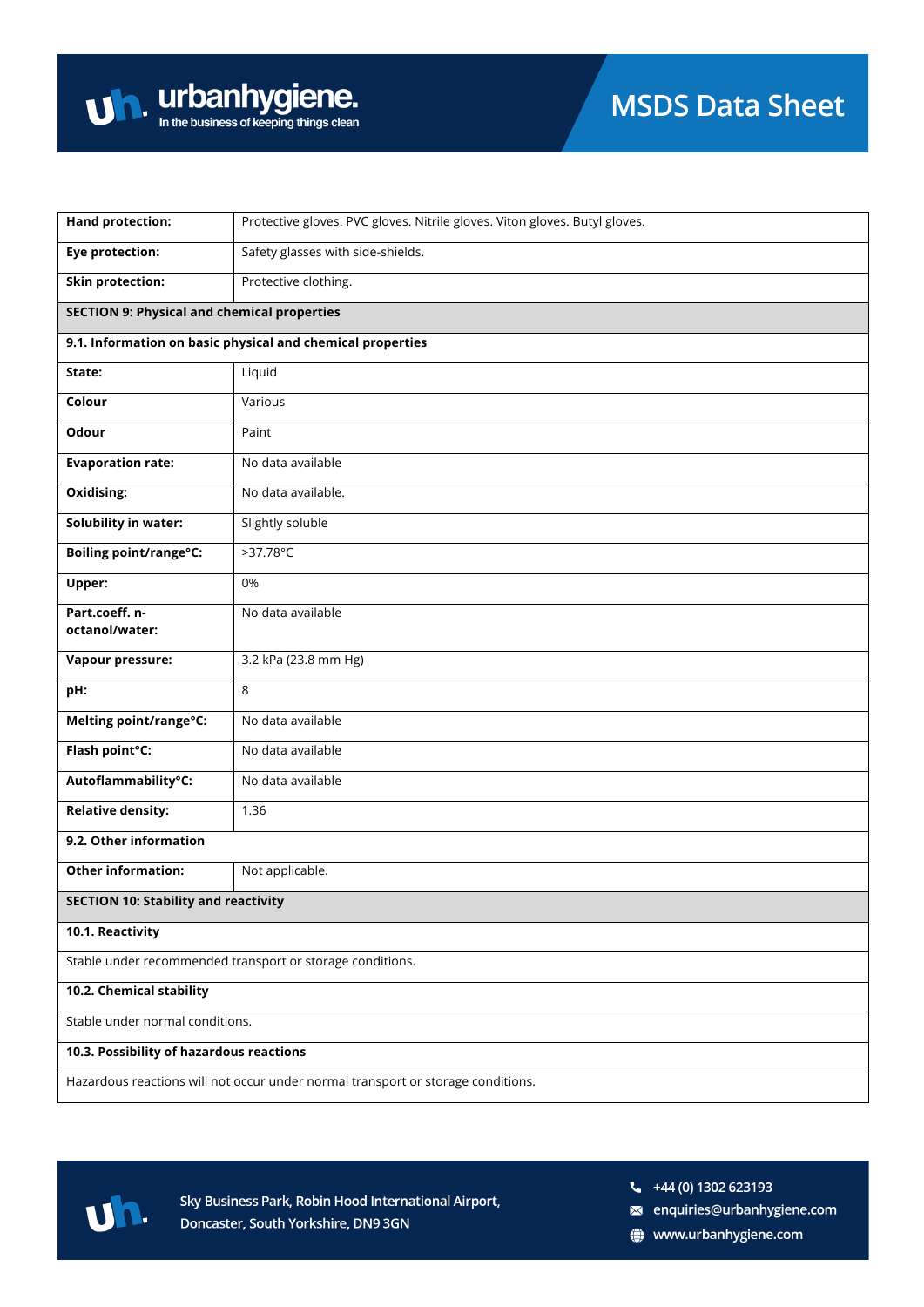

| Heat<br>10.5. Incompatible materials<br>Strong acids. Strong oxidising agents.<br>10.6. Hazardous decomposition products<br>Decomposition products may include the following materials: carbon monoxide, carbon dioxide, smoke, oxides of nitrogen.<br><b>SECTION 11: Toxicological information</b><br>11.1. Information on toxicological effects<br>No data available.<br><b>Toxicity values:</b><br>No data available.<br>Eye contact:<br>Ingestion:<br>No data available.<br>Inhalation:<br>No data available.<br>Delayed / immediate<br>No data available.<br>effects:<br><b>Other information:</b><br>Not applicable.<br><b>SECTION 12: Ecological information</b><br>12.1. Toxicity<br>No data available<br>12.2. Persistence and degradability<br>No data available.<br>12.3. Bioaccumulative potential<br>No data available.<br>12.4. Mobility in soil<br>No data available.<br>12.5. Results of PBT and vPvB assessment<br>This product is not identified as a PBT/vPvB substance.<br>12.6. Other adverse effects<br>No data available. | 10.4. Conditions to avoid |  |
|--------------------------------------------------------------------------------------------------------------------------------------------------------------------------------------------------------------------------------------------------------------------------------------------------------------------------------------------------------------------------------------------------------------------------------------------------------------------------------------------------------------------------------------------------------------------------------------------------------------------------------------------------------------------------------------------------------------------------------------------------------------------------------------------------------------------------------------------------------------------------------------------------------------------------------------------------------------------------------------------------------------------------------------------------|---------------------------|--|
|                                                                                                                                                                                                                                                                                                                                                                                                                                                                                                                                                                                                                                                                                                                                                                                                                                                                                                                                                                                                                                                  |                           |  |
|                                                                                                                                                                                                                                                                                                                                                                                                                                                                                                                                                                                                                                                                                                                                                                                                                                                                                                                                                                                                                                                  |                           |  |
|                                                                                                                                                                                                                                                                                                                                                                                                                                                                                                                                                                                                                                                                                                                                                                                                                                                                                                                                                                                                                                                  |                           |  |
|                                                                                                                                                                                                                                                                                                                                                                                                                                                                                                                                                                                                                                                                                                                                                                                                                                                                                                                                                                                                                                                  |                           |  |
|                                                                                                                                                                                                                                                                                                                                                                                                                                                                                                                                                                                                                                                                                                                                                                                                                                                                                                                                                                                                                                                  |                           |  |
|                                                                                                                                                                                                                                                                                                                                                                                                                                                                                                                                                                                                                                                                                                                                                                                                                                                                                                                                                                                                                                                  |                           |  |
|                                                                                                                                                                                                                                                                                                                                                                                                                                                                                                                                                                                                                                                                                                                                                                                                                                                                                                                                                                                                                                                  |                           |  |
|                                                                                                                                                                                                                                                                                                                                                                                                                                                                                                                                                                                                                                                                                                                                                                                                                                                                                                                                                                                                                                                  |                           |  |
|                                                                                                                                                                                                                                                                                                                                                                                                                                                                                                                                                                                                                                                                                                                                                                                                                                                                                                                                                                                                                                                  |                           |  |
|                                                                                                                                                                                                                                                                                                                                                                                                                                                                                                                                                                                                                                                                                                                                                                                                                                                                                                                                                                                                                                                  |                           |  |
|                                                                                                                                                                                                                                                                                                                                                                                                                                                                                                                                                                                                                                                                                                                                                                                                                                                                                                                                                                                                                                                  |                           |  |
|                                                                                                                                                                                                                                                                                                                                                                                                                                                                                                                                                                                                                                                                                                                                                                                                                                                                                                                                                                                                                                                  |                           |  |
|                                                                                                                                                                                                                                                                                                                                                                                                                                                                                                                                                                                                                                                                                                                                                                                                                                                                                                                                                                                                                                                  |                           |  |
|                                                                                                                                                                                                                                                                                                                                                                                                                                                                                                                                                                                                                                                                                                                                                                                                                                                                                                                                                                                                                                                  |                           |  |
|                                                                                                                                                                                                                                                                                                                                                                                                                                                                                                                                                                                                                                                                                                                                                                                                                                                                                                                                                                                                                                                  |                           |  |
|                                                                                                                                                                                                                                                                                                                                                                                                                                                                                                                                                                                                                                                                                                                                                                                                                                                                                                                                                                                                                                                  |                           |  |
|                                                                                                                                                                                                                                                                                                                                                                                                                                                                                                                                                                                                                                                                                                                                                                                                                                                                                                                                                                                                                                                  |                           |  |
|                                                                                                                                                                                                                                                                                                                                                                                                                                                                                                                                                                                                                                                                                                                                                                                                                                                                                                                                                                                                                                                  |                           |  |
|                                                                                                                                                                                                                                                                                                                                                                                                                                                                                                                                                                                                                                                                                                                                                                                                                                                                                                                                                                                                                                                  |                           |  |
|                                                                                                                                                                                                                                                                                                                                                                                                                                                                                                                                                                                                                                                                                                                                                                                                                                                                                                                                                                                                                                                  |                           |  |
|                                                                                                                                                                                                                                                                                                                                                                                                                                                                                                                                                                                                                                                                                                                                                                                                                                                                                                                                                                                                                                                  |                           |  |
|                                                                                                                                                                                                                                                                                                                                                                                                                                                                                                                                                                                                                                                                                                                                                                                                                                                                                                                                                                                                                                                  |                           |  |
|                                                                                                                                                                                                                                                                                                                                                                                                                                                                                                                                                                                                                                                                                                                                                                                                                                                                                                                                                                                                                                                  |                           |  |
|                                                                                                                                                                                                                                                                                                                                                                                                                                                                                                                                                                                                                                                                                                                                                                                                                                                                                                                                                                                                                                                  |                           |  |
|                                                                                                                                                                                                                                                                                                                                                                                                                                                                                                                                                                                                                                                                                                                                                                                                                                                                                                                                                                                                                                                  |                           |  |
|                                                                                                                                                                                                                                                                                                                                                                                                                                                                                                                                                                                                                                                                                                                                                                                                                                                                                                                                                                                                                                                  |                           |  |



 $\frac{1}{2}$  +44 (0) 1302 623193

- a enquiries@urbanhygiene.com
- www.urbanhygiene.com